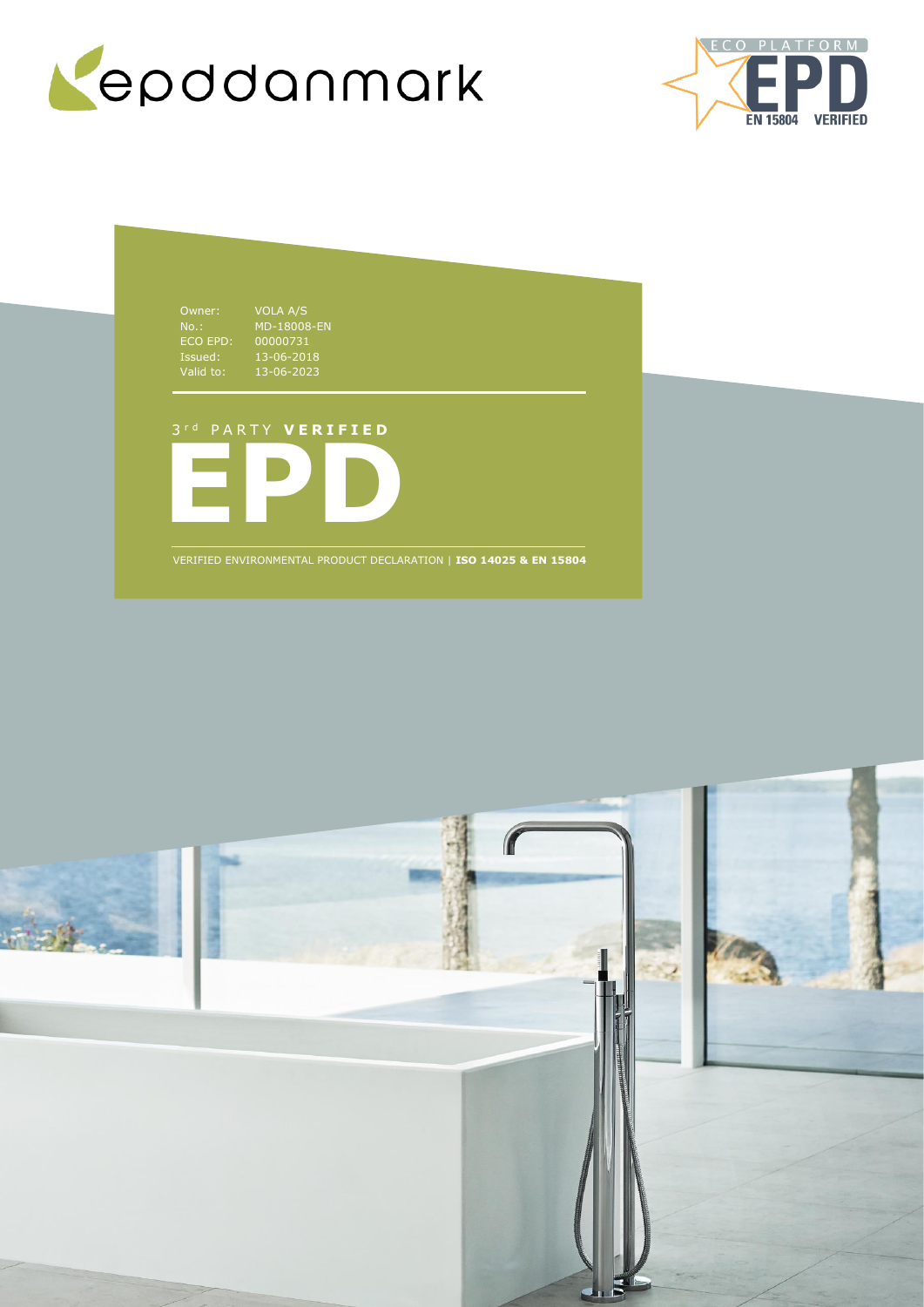



**Valid to:** 13-06-2023

### **Owner of declaration** VOLA A/S

Lunavej 2 8700 Horsens

**Programme operator** Danish Technological Institute www.dti.dk

**Programme** EPD Danmark www.epddanmark.dk

## **Declared products**

080st – chromed brass 080st – stainless steel FS1 – chromed brass FS1 – stainless steel FS3 – chromed brass FS3 – stainless Steel

## **Production site**

VOLA A/S Lunavej 2 8700 Horsens Denmark

## **Products use**

VOLA fixtures are used in bathrooms etc.

## **Declared unit**

1 fixture





## Repodanmark

### **Issued:** 13-06-2018

**Basis of calculation** This EPD is developed in accordance with the European standard EN 15804.

### **Comparability**

EPDs of construction products may not be comparable if they do not comply with the requirements in EN 15804. EPD data may not be comparable if the datasets used are not developed in accordance with EN 15804 and if the background systems are not based on the same database.

### **Validity**

This EPD has been verified in accordance with ISO 14025 and is valid for 5 years from the date of issue.

### **Use**

The intended use of an EPD is to communicate scientifically based environmental information for construction products, for the purpose of assessing the environmental performance of buildings.

## **EPD type**

☒Cradle-to-gate ☐Cradle-to-gate with options ☐Cradle-to-grave

CEN standard EN 15804 serves as the core PCR Independent verification of the declaration and data, according to EN ISO 14025 □ internal **a** external

Third party verifier:

*Kim Christiansen*

austiawer

Kalas

*Henrik Fred Larsen EPD Danmark*

|                               | Life cycle stages and modules ( $MND =$ module not declared) |                |                |                         |            |                    |                |             |               |                               |                             |                                 |                |                     |                |                                                     |
|-------------------------------|--------------------------------------------------------------|----------------|----------------|-------------------------|------------|--------------------|----------------|-------------|---------------|-------------------------------|-----------------------------|---------------------------------|----------------|---------------------|----------------|-----------------------------------------------------|
|                               | Product                                                      |                |                | Construction<br>process |            | End of life<br>Use |                |             |               | Beyond the system<br>boundary |                             |                                 |                |                     |                |                                                     |
| Raw material<br><b>Alddns</b> | Transport                                                    | Manufacturing  | ransport       | Installation<br>process | Use        | Maintenance        | Repair         | Replacement | Refurbishment | Operational<br>use<br>energy  | Operational<br>use<br>water | construction<br>demolition<br>ف | Transport      | processing<br>Waste | Disposal       | recover<br>recycling<br>potential<br>Re-use,<br>and |
| A1                            | A2                                                           | A <sub>3</sub> | A <sub>4</sub> | A <sub>5</sub>          | <b>B1</b>  | <b>B2</b>          | B <sub>3</sub> | <b>B4</b>   | <b>B5</b>     | <b>B6</b>                     | <b>B7</b>                   | C <sub>1</sub>                  | C <sub>2</sub> | C <sub>3</sub>      | C <sub>4</sub> | D                                                   |
| X                             | Χ                                                            | X              | <b>MND</b>     | <b>MND</b>              | <b>MND</b> | <b>MND</b>         | <b>MND</b>     | <b>MND</b>  | <b>MND</b>    | <b>MND</b>                    | <b>MND</b>                  | <b>MND</b>                      | <b>MND</b>     | <b>MND</b>          | <b>MND</b>     | <b>MND</b>                                          |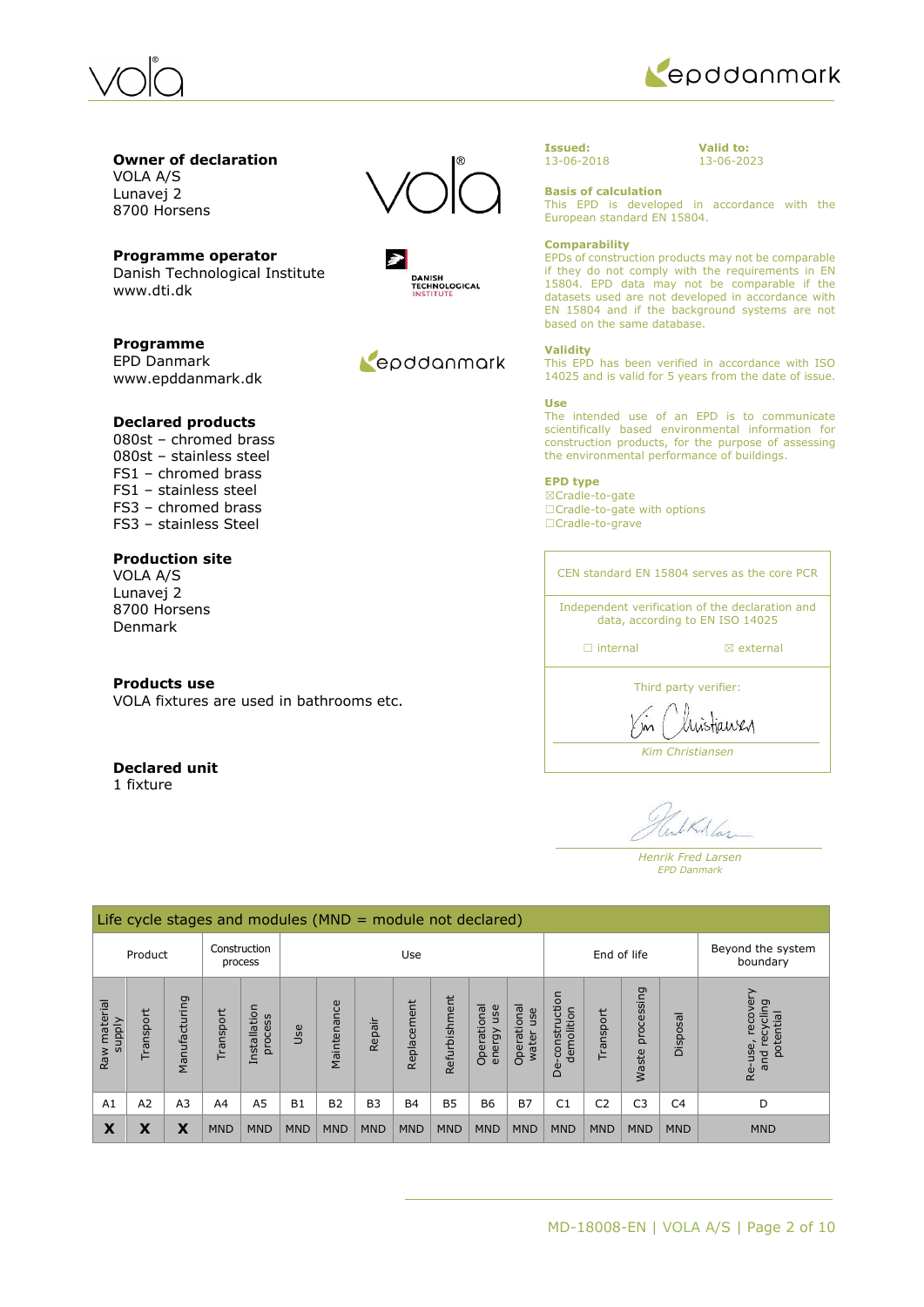



## Product information

**Product description** The main product components are shown in the table below. Values are given as intervals covering the six declared product variations. Specific recipes and some input materials (0-2 mass-%) are not shown in this table due to reasons of confidentiality.

| <b>Material</b>           | Weight-% of declared product |  |  |  |  |
|---------------------------|------------------------------|--|--|--|--|
| <b>Brass</b>              | $30 - 86$                    |  |  |  |  |
| Stainless steel           | $1 - 59$                     |  |  |  |  |
| <b>POM</b>                | $1 - 7$                      |  |  |  |  |
| Galvanized steel          | $3 - 5$                      |  |  |  |  |
| Copper                    | $2 - 3$                      |  |  |  |  |
| PE foam                   | $2 - 3$                      |  |  |  |  |
| <b>Packaging material</b> | kg per declared unit         |  |  |  |  |
| Cardboard                 | $0, 1 - 1, 2$                |  |  |  |  |
| Paper                     | $0,02-0,2$                   |  |  |  |  |
| <b>LDPE</b>               | $0,001 - 0,02$               |  |  |  |  |

**Representativity** This declaration, including data collection and the modeled foreground system including results, represents the production of 1 fixture from VOLA on the production site located in Denmark. Product specific data are based on average values covering the period from 01.01.2016 to 31.12.2016. Background data are based on GaBi and are less than 10 years old. Only in a few cases are GaBi 8.2 data supplemented with data from Ecoinvent 3.3. Generally, the used background datasets are of high quality, and the majority of the datasets are only a few of years old.

**Dangerous substances** Our products do not contain substances listed in the "Candidate List of Substances of Very High Concern for authorisation"

[\(http://echa.europa.eu/candidate-list-table\)](http://echa.europa.eu/candidate-list-table)

**Essential characteristics (CE)** There is no harmonized specification but VOLA fixtures are covered by difference technical specification example EN 817.

> VOLA produces according to relevant product standards. Components which are in contact with water are produced in lead-free brass, according to 4MS and California Assembly Bill AB1953.

> Components in stainless steel are produced in material according to EN10088-3:2014 and AISI316 (American Iron and Steel Institute)

> Further technical information can be obtained by contacting the manufacturer or on the manufacturers website:

[http://www.v](http://www.isoklinker.de/en/isoklinker-vendor-information/)ola.com

| <b>Reference Service Life</b> | No RSL is declared. This EPD is based on a cradle-to-gate assessment. |
|-------------------------------|-----------------------------------------------------------------------|
| (RSL)                         |                                                                       |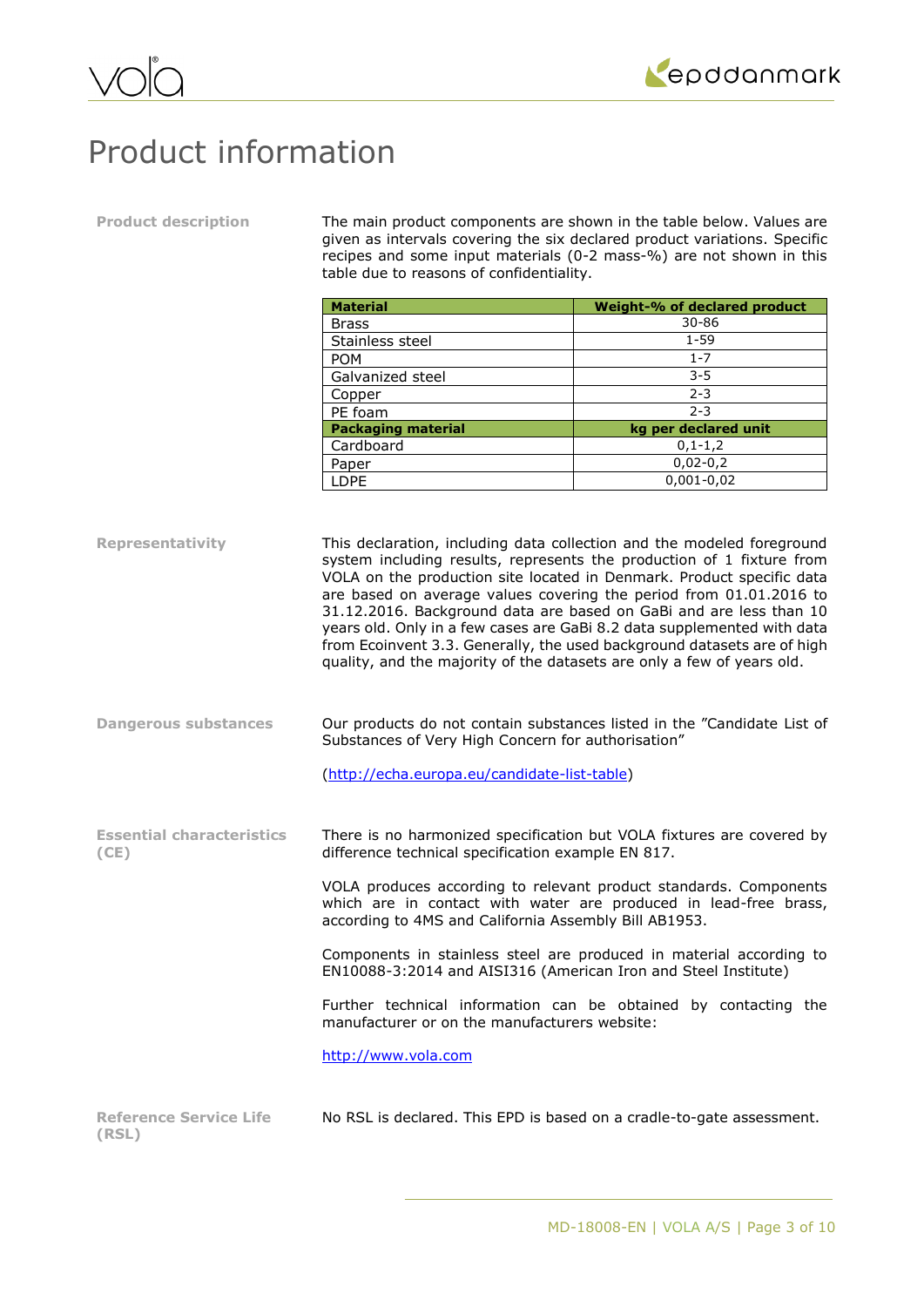



**Product illustrations**



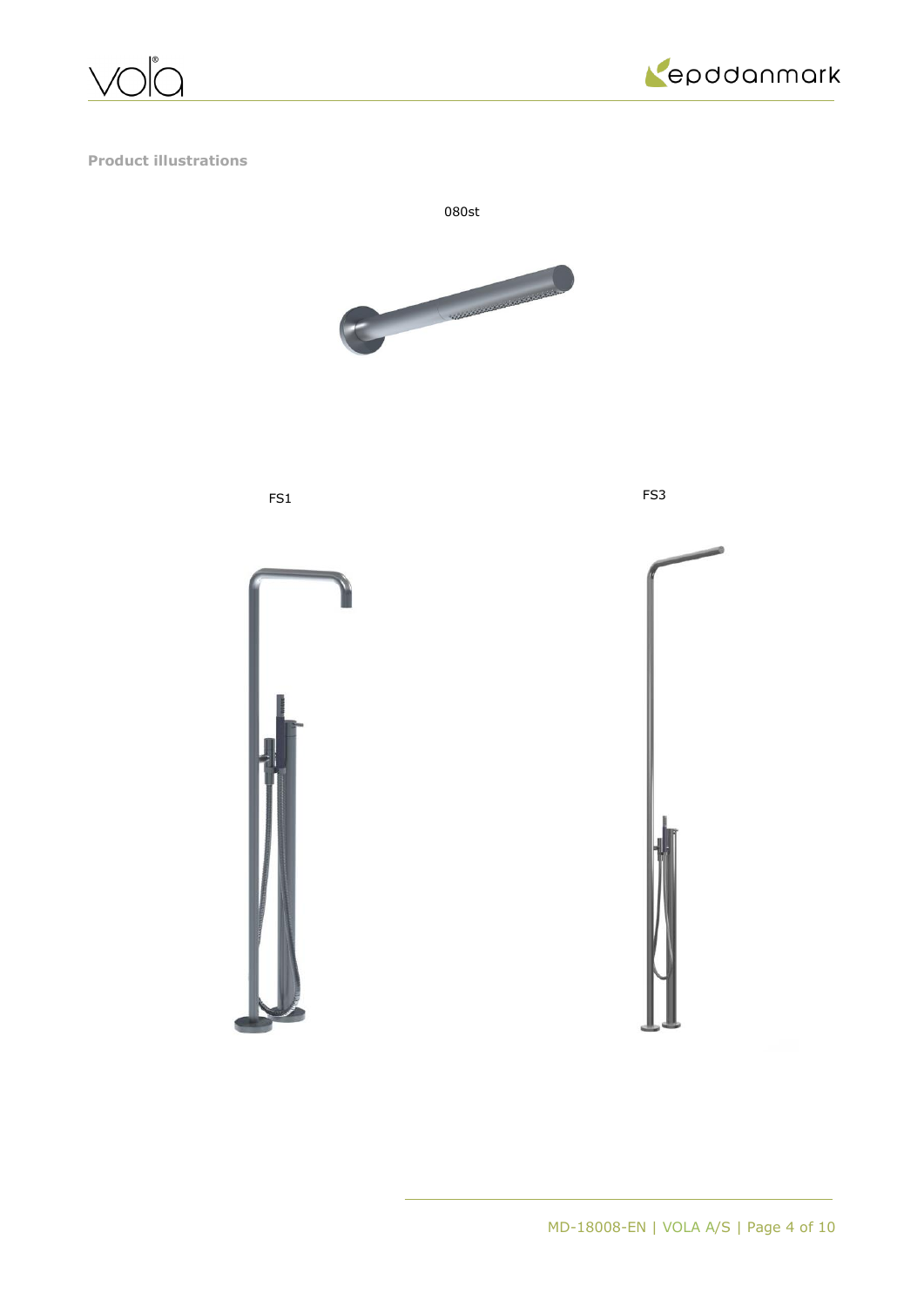

## LCA background

Declared unit The LCI and LCIA results in this EPD relates to 1 fixture from VOLA for the types: 080st – chromed brass, 080st – stainless steel, FS1 – chromed brass,FS1 – stainless steel, FS3 – chromed brass and FS3 – stainless steel.

| <b>Name</b>                | <b>Value</b> | <b>Unit</b> |
|----------------------------|--------------|-------------|
| Declared unit              |              | piece       |
| 080st - chromed brass      | 1,96         | kg/piece    |
| 080st - stainless steel    | 1,92         | kg/piece    |
| FS1 - chromed brass        | 11,9         | kg/piece    |
| FS1 - stainless steel      | 12,0         | kg/piece    |
| FS3 - chromed brass        | 19.0         | kg/piece    |
| FS3 - stainless steel      | 19.0         | kg/piece    |
| Conversion factor to 1 kg. | $0,053-0,52$ |             |

PCR This EPD is developed according to the core rules for the product category of construction products in EN 15804.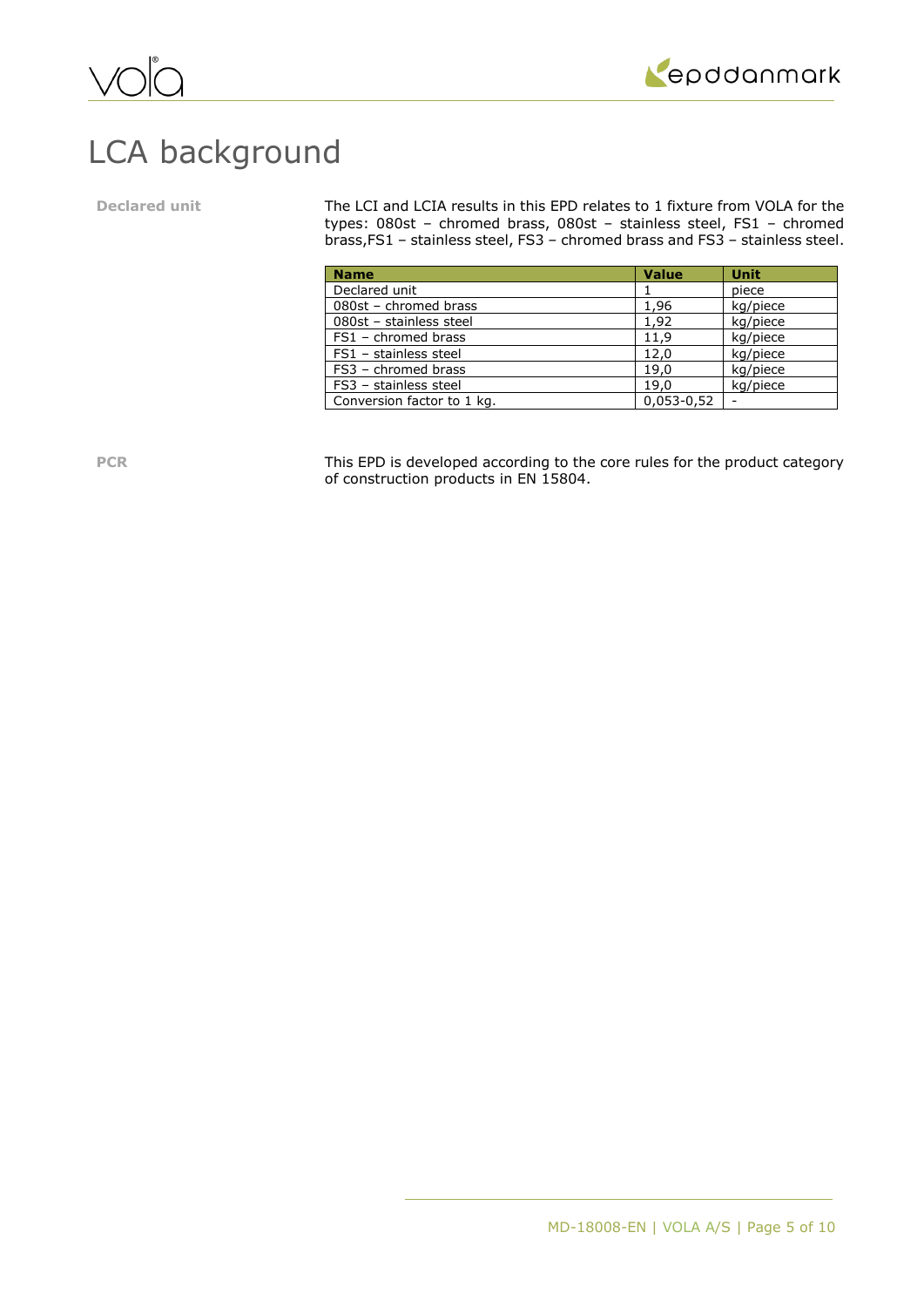

epddanmark

**Flow diagram**

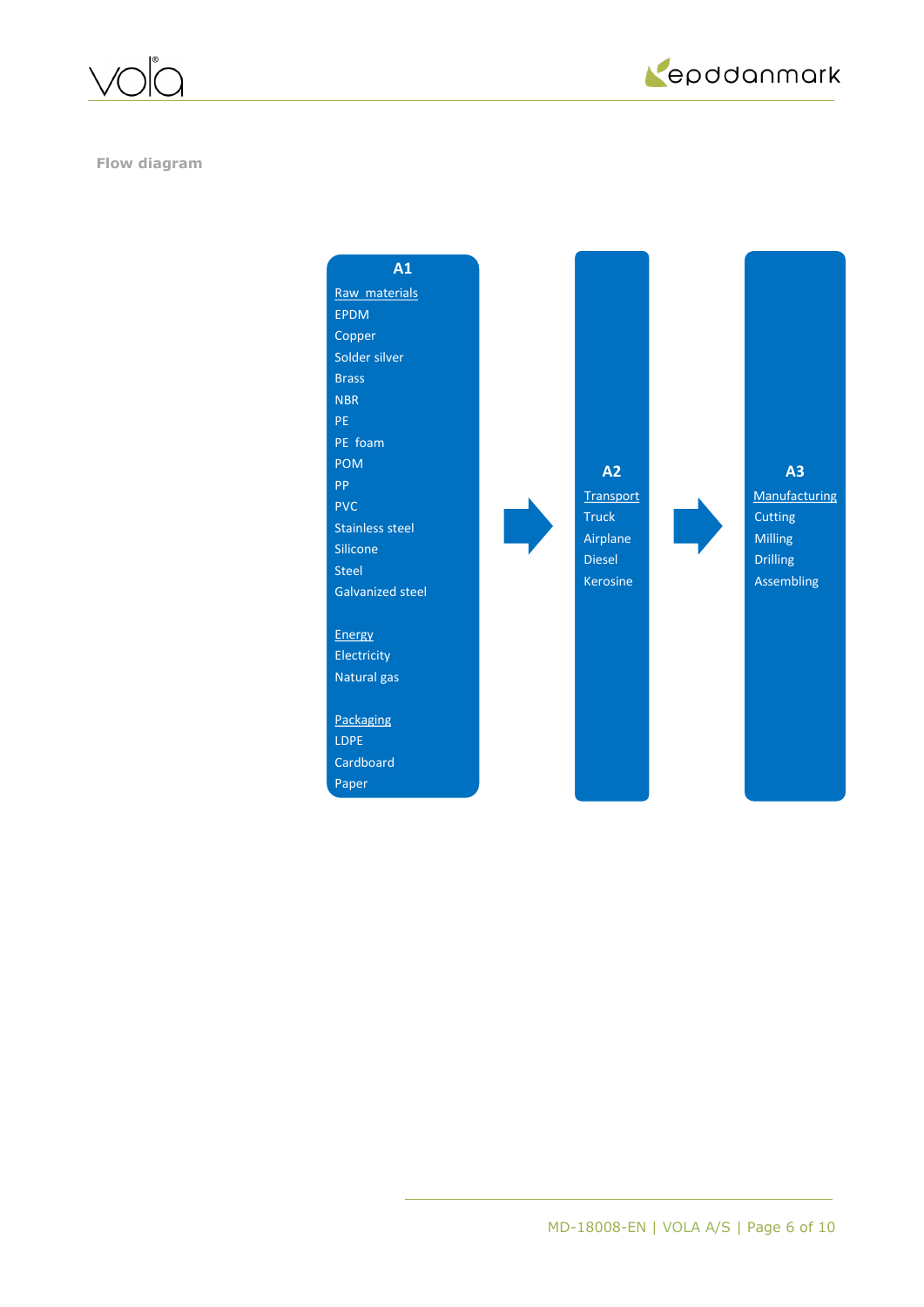



**System boundary** This EPD is based on a cradle-to-gate LCA, in which >99 weight-% has been accounted for.

> The general rules for the exclusion of inputs and outputs follows the requirements in EN 15804, 6.3.5, where the total of neglected input flows per module shall be a maximum of 5 % of energy usage and mass and 1 % of energy usage and mass for unit processes.

## **Product stage (A1-A3) includes**:

- A1 Extraction and processing of raw materials
- A2 Transport to the production site
- A3 Manufacturing processes

The product stage comprises the acquisition of all raw materials, products and energy, transport to the production site, packaging and waste processing up to the "end-of-waste" state or final disposal. The LCA results are declared in aggregated form for the product stage, which means, that the sub-modules A1, A2 and A3 are declared as one module A1-A3.

Virtually all components are manufactured in Denmark. The raw material and few purchased components are mostly from Europe. From solid brass/stainless steel rods or pipes, components are rotated, drilled or milled on CNC machines.

Subsequently, the components are ground/polished to create a unique surface, either by manual or automatic processes. Some components are hand-soldered or soldered by induction.

The finished polished components are treated with a surface finish depending on the finish the customer wishes.

Production is based on LEAN-production, where stocks are minimized and where products are put into production as soon as they are sold (Make to order, MTO).

Each fixture is tested individually before it is packaged and shipped to the world.

VOLA A/S is certified according to the quality standards ISO 9001:2015, ISO 14001:2015 (environment) and OHSAS 18001:2008 (work environment).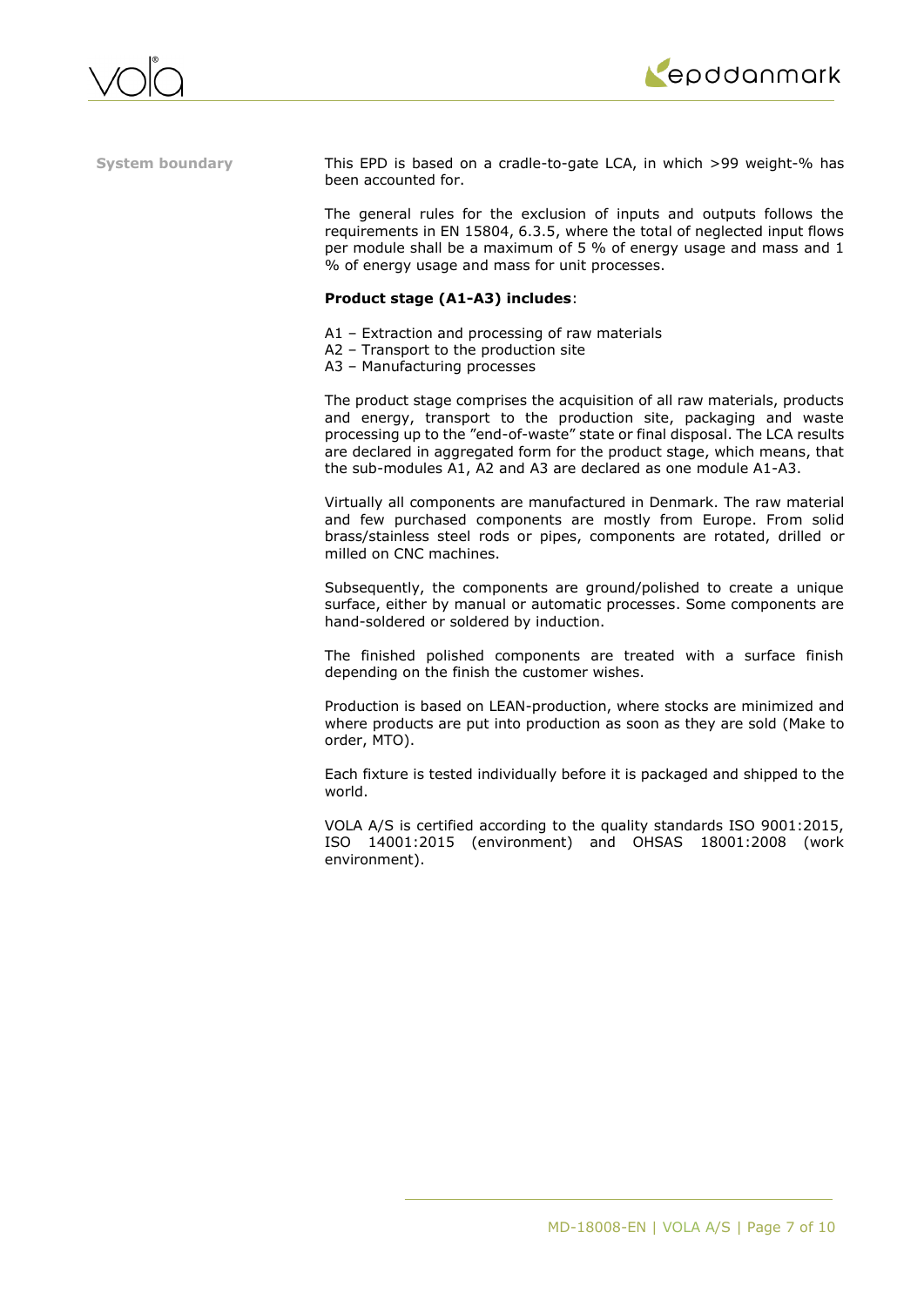

# LCA results

| <b>ENVIRONMENTAL IMPACTS PER FIXTURE</b> |                                                                                                                                                                                                                                                                                     |                                    |                          |                                  |                                    |                                  |                                    |
|------------------------------------------|-------------------------------------------------------------------------------------------------------------------------------------------------------------------------------------------------------------------------------------------------------------------------------------|------------------------------------|--------------------------|----------------------------------|------------------------------------|----------------------------------|------------------------------------|
| <b>Parameter</b>                         | Unit                                                                                                                                                                                                                                                                                | 080 <sub>st</sub><br>chromed brass | 080st<br>stainless steel | FS <sub>1</sub><br>chromed brass | FS <sub>1</sub><br>stainless steel | FS <sub>3</sub><br>chromed brass | FS <sub>3</sub><br>stainless steel |
|                                          |                                                                                                                                                                                                                                                                                     | $A1-A3$                            | $A1-A3$                  | $A1-A3$                          | $A1-A3$                            | $A1-A3$                          | $A1-A3$                            |
| <b>GWP</b>                               | [ $kg CO2$ -eq.]                                                                                                                                                                                                                                                                    | 4,64E+01                           | 2,26E+01                 | 2,24E+02                         | 1,25E+02                           | 3,74E+02                         | 1,80E+02                           |
| <b>ODP</b>                               | [kg CFC11-eg.]                                                                                                                                                                                                                                                                      | 1,72E-06                           | 2,37E-07                 | 8,51E-06                         | 1,65E-06                           | 1,47E-05                         | 1,79E-06                           |
| AP                                       | $[kq SO2-eq.]$                                                                                                                                                                                                                                                                      | 7,43E-01                           | 3,00E-01                 | 4,18E+00                         | 2,13E+00                           | 6,87E+00                         | 2,46E+00                           |
| EP                                       | [kg $PO43$ -eq.]                                                                                                                                                                                                                                                                    | 4.69E-01                           | 1,82E-01                 | 2,68E+00                         | $1.34E + 00$                       | 4.38E+00                         | 1,44E+00                           |
| <b>POCP</b>                              | [kg ethene-eg.]                                                                                                                                                                                                                                                                     | 3,52E-02                           | 1.44E-02                 | 1.97E-01                         | 1.01E-01                           | 3.23E-01                         | 1,19E-01                           |
| <b>ADPE</b>                              | [kg Sb-eq.]                                                                                                                                                                                                                                                                         | 7,33E-03                           | 3,99E-03                 | 4,35E-02                         | 2,81E-02                           | 7,02E-02                         | 3,53E-02                           |
| <b>ADPF</b>                              | [MJ]                                                                                                                                                                                                                                                                                | 4,93E+02                           | 2,51E+02                 | 2,40E+03                         | $1,41E+03$                         | 3,99E+03                         | $2,04E+03$                         |
| Caption                                  | $GWP = Global$ warming potential; ODP = Ozone depletion potential; $AP = Acidification$ potential of soil and water; $EP = Eutrophication$<br>potential; POCP = Photochemical ozone creation potential; ADPE = Abiotic depletion potential for non fossil resources; ADPF = Abiotic |                                    |                          |                                  |                                    |                                  |                                    |

depletion potential for fossil resources

| <b>RESOURCE USE PER FIXTURE</b> |                                                                                                                                                                                                                                                                                                                                                                                                                                                                                                                                                                                                                                                       |                        |                          |                                  |                                    |                                  |                                    |
|---------------------------------|-------------------------------------------------------------------------------------------------------------------------------------------------------------------------------------------------------------------------------------------------------------------------------------------------------------------------------------------------------------------------------------------------------------------------------------------------------------------------------------------------------------------------------------------------------------------------------------------------------------------------------------------------------|------------------------|--------------------------|----------------------------------|------------------------------------|----------------------------------|------------------------------------|
| <b>Parameter</b>                | Unit                                                                                                                                                                                                                                                                                                                                                                                                                                                                                                                                                                                                                                                  | 080st<br>chromed brass | 080st<br>stainless steel | FS <sub>1</sub><br>chromed brass | FS <sub>1</sub><br>stainless steel | FS <sub>3</sub><br>chromed brass | FS <sub>3</sub><br>stainless steel |
|                                 |                                                                                                                                                                                                                                                                                                                                                                                                                                                                                                                                                                                                                                                       | $A1-A3$                | $A1-A3$                  | $A1-A3$                          | $A1-A3$                            | $A1-A3$                          | $A1-A3$                            |
| PERE                            | [MJ]                                                                                                                                                                                                                                                                                                                                                                                                                                                                                                                                                                                                                                                  | 1,40E+02               | $1,11E+02$               | 6,90E+02                         | 6,36E+02                           | 1,10E+03                         | 8,97E+02                           |
| PERM*                           | [MJ]                                                                                                                                                                                                                                                                                                                                                                                                                                                                                                                                                                                                                                                  | $2,13E+00$             | $2,13E+00$               | 1,40E+01                         | 1,40E+01                           | 2,34E+01                         | 2,34E+01                           |
| PERT                            | [MJ]                                                                                                                                                                                                                                                                                                                                                                                                                                                                                                                                                                                                                                                  | 1,53E+02               | 1,24E+02                 | 7,03E+02                         | 6,49E+02                           | $1,12E+03$                       | 9,10E+02                           |
| <b>PENRE</b>                    | [MJ]                                                                                                                                                                                                                                                                                                                                                                                                                                                                                                                                                                                                                                                  | 5,50E+02               | 2,58E+02                 | 2,72E+03                         | $1,51E+03$                         | 4,55E+03                         | 2,19E+03                           |
| PENRM**                         | [MJ]                                                                                                                                                                                                                                                                                                                                                                                                                                                                                                                                                                                                                                                  | 6,70E+00               | 6,70E+00                 | 1,69E+01                         | 1,69E+01                           | 3,58E+01                         | 3,58E+01                           |
| <b>PENRT</b>                    | [MJ]                                                                                                                                                                                                                                                                                                                                                                                                                                                                                                                                                                                                                                                  | 5,64E+02               | 2,72E+02                 | 2,74E+03                         | 1,53E+03                           | 4,56E+03                         | $2,21E+03$                         |
| SM                              | [kg]                                                                                                                                                                                                                                                                                                                                                                                                                                                                                                                                                                                                                                                  |                        |                          |                                  |                                    |                                  |                                    |
| <b>RSF</b>                      | [MJ]                                                                                                                                                                                                                                                                                                                                                                                                                                                                                                                                                                                                                                                  | $0.00E + 00$           | $0,00E + 00$             | $0,00E + 00$                     | $0,00E + 00$                       | $0,00E + 00$                     | $0,00E+00$                         |
| <b>NRSF</b>                     | [MJ]                                                                                                                                                                                                                                                                                                                                                                                                                                                                                                                                                                                                                                                  | $0.00E + 00$           | $0,00E+00$               | $0,00E + 00$                     | $0,00E + 00$                       | $0,00E + 00$                     | $0,00E+00$                         |
| <b>FW</b>                       | $\mathsf{[m^3]}$                                                                                                                                                                                                                                                                                                                                                                                                                                                                                                                                                                                                                                      | 3,76E-01               | 1,57E-01                 | 1,90E+00                         | 9,11E-01                           | $3,17E+00$                       | 1,23E+00                           |
| Caption                         | PERE = Use of renewable primary energy excluding renewable primary energy resources used as raw materials; PERM = Use of<br>renewable primary energy resources used as raw materials; PERT = Total use of renewable primary energy resources; PENRE =<br>Use of non renewable primary energy excluding non renewable primary energy resources used as raw materials; PENRM = Use of<br>non renewable primary energy resources used as raw materials; PENRT = Total use of non renewable primary energy resources; SM<br>= Use of secondary material; RSF = Use of renewable secondary fuels; NRSF = Use of non renewable secondary fuels; FW = Use of |                        |                          |                                  |                                    |                                  |                                    |

net fresh water \* *Contribution from packaging material per product type: All \*\* Contribution from packaging material per product type: 0,041 MJ (080st); 0,61MJ (FS1) and 0,80 MJ (FS3)*

|                  | <b>OUTPUT FLOWS AND WASTE CATEGORIES PER FIXTURE</b> |                        |                          |                                  |                                    |                                                                                                                                                                                                                                                  |                                    |
|------------------|------------------------------------------------------|------------------------|--------------------------|----------------------------------|------------------------------------|--------------------------------------------------------------------------------------------------------------------------------------------------------------------------------------------------------------------------------------------------|------------------------------------|
| <b>Parameter</b> | Unit                                                 | 080st<br>chromed brass | 080st<br>stainless steel | FS <sub>1</sub><br>chromed brass | FS <sub>1</sub><br>stainless steel | FS <sub>3</sub><br>chromed brass                                                                                                                                                                                                                 | FS <sub>3</sub><br>stainless steel |
|                  |                                                      | $A1-A3$                | $A1-A3$                  | $A1-A3$                          | $A1-A3$                            | $A1-A3$                                                                                                                                                                                                                                          | $A1-A3$                            |
| <b>HWD</b>       | [kg]                                                 | 5,83E-07               | 5,01E-07                 | 3,36E-06                         | 3,10E-06                           | 5,27E-06                                                                                                                                                                                                                                         | 4,51E-06                           |
| <b>NHWD</b>      | [kg]                                                 | 3,42E-01               | 1,47E+00                 | 1,95E+00                         | 7,93E+00                           | 2,83E+00                                                                                                                                                                                                                                         | 1,55E+01                           |
| <b>RWD</b>       | [kg]                                                 | 5,38E-03               | 7,17E-03                 | 2,36E-02                         | 3,68E-02                           | 3,51E-02                                                                                                                                                                                                                                         | 5,60E-02                           |
| <b>CRU</b>       | [kg]                                                 |                        |                          |                                  |                                    |                                                                                                                                                                                                                                                  |                                    |
| <b>MFR</b>       | [kg]                                                 |                        |                          |                                  |                                    |                                                                                                                                                                                                                                                  |                                    |
| <b>MER</b>       | [kg]                                                 |                        |                          |                                  |                                    |                                                                                                                                                                                                                                                  |                                    |
| <b>EEE</b>       | [MJ]                                                 |                        |                          |                                  |                                    |                                                                                                                                                                                                                                                  |                                    |
| <b>EET</b>       | [MJ]                                                 |                        |                          |                                  |                                    |                                                                                                                                                                                                                                                  |                                    |
| Caption          | $=$ Exported thermal energy                          |                        |                          |                                  |                                    | HWD = Hazardous waste disposed; NHWD = Non hazardous waste disposed; RWD = Radioactive waste disposed; CRU =<br>Components for re-use; MFR = Materials for recycling; MER = Materials for energy recovery; EEE = Exported electrical energy; EET |                                    |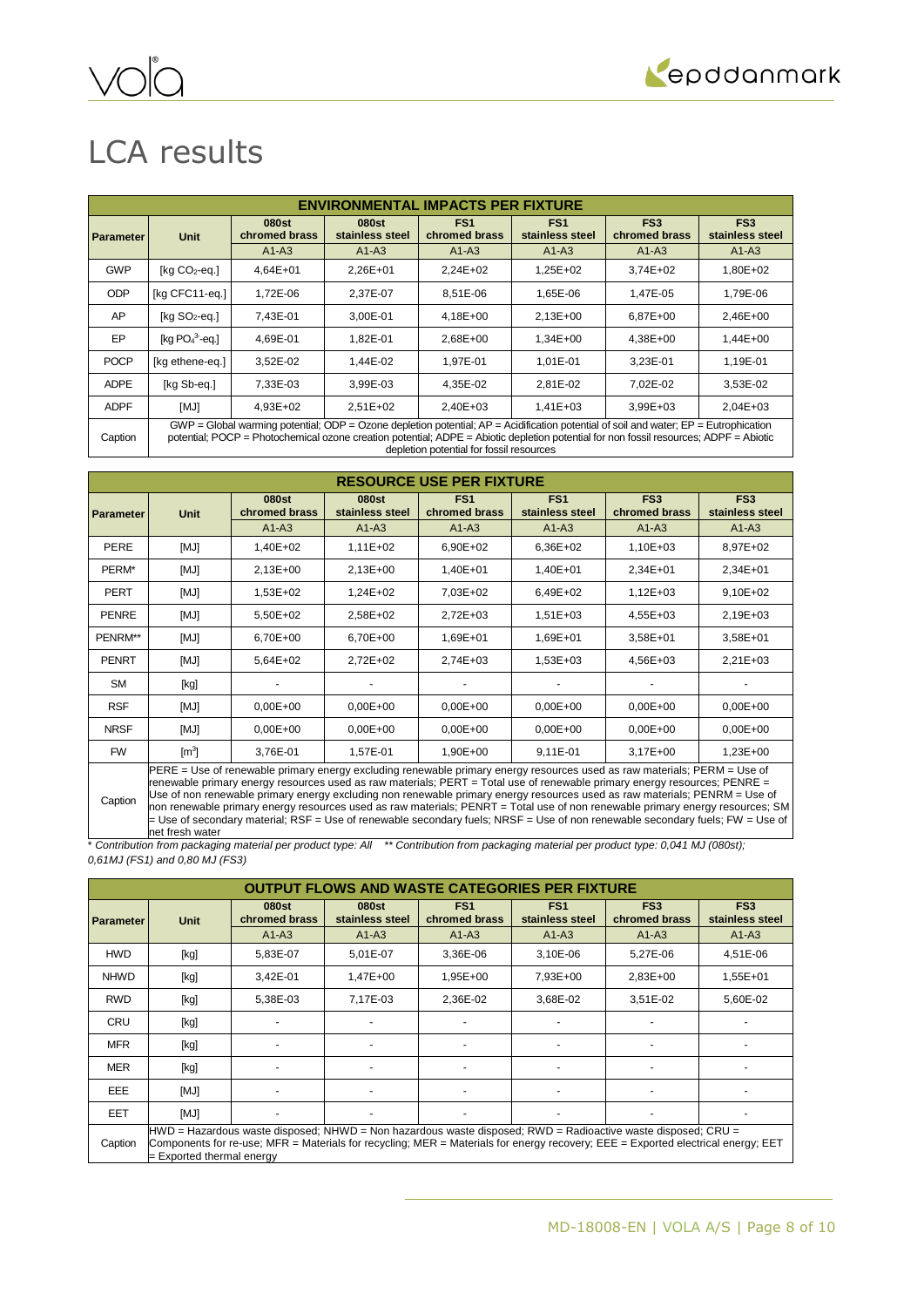



## Additional information

**Indoor air** *The EPD does not give information on release of dangerous substances to indoor air because the horizontal standards on measurement of release of regulated dangerous substances from construction products using harmonized test methods according to the provisions of the respective technical committees for European product standards are not available.*

**Soil and water** *The EPD does not give information on release of dangerous substances to soil and water because the horizontal standards on measurement of release of regulated dangerous substances from construction products using harmonized test methods according to the provisions of the respective technical committees for European product standards are not available.*